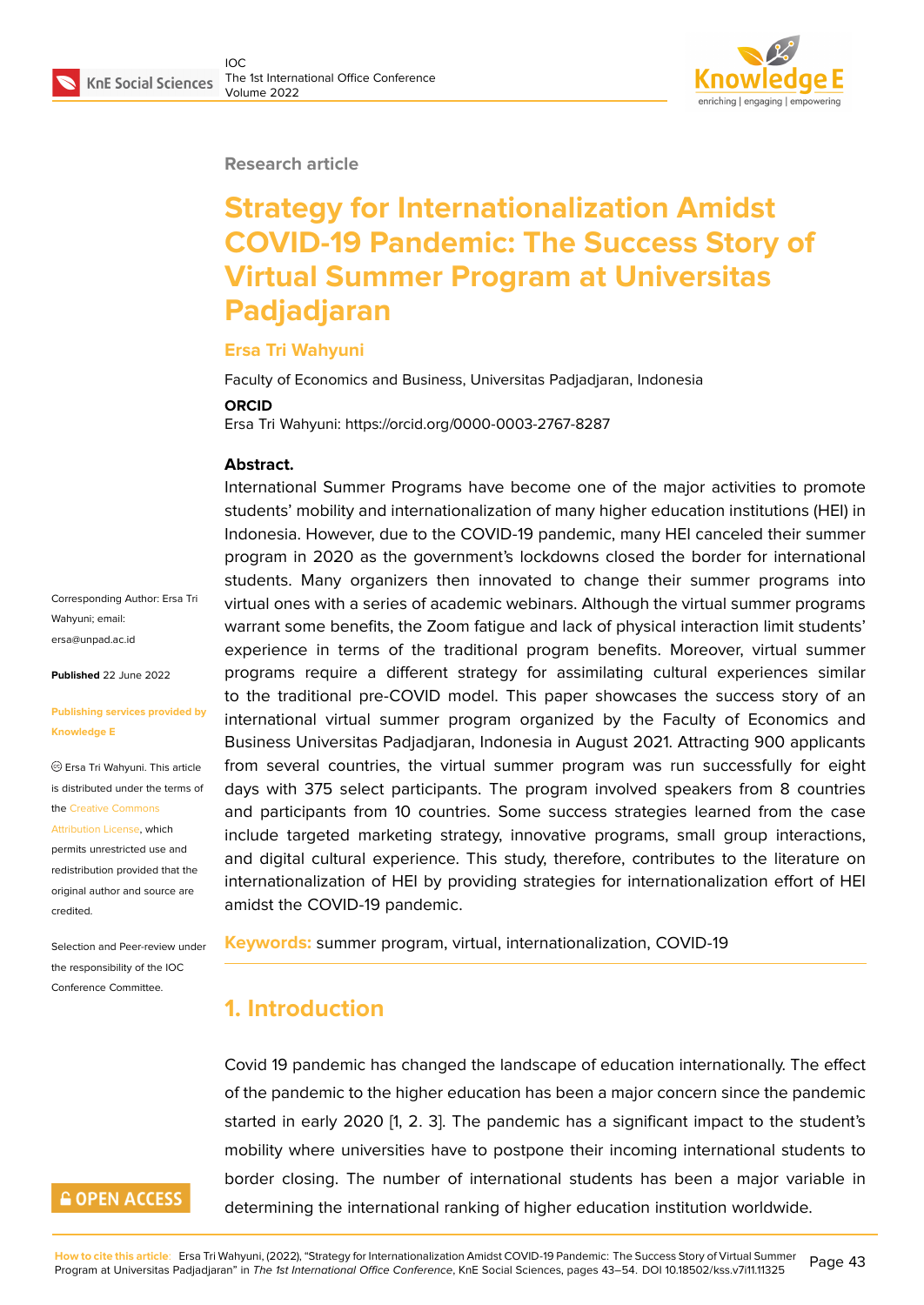Internationalization has been a top major concern over universities in Asia for the last decade [4-7]. Many universities in Asia have been trying to improve their international ranking reputation by recruiting international faculties and luring international students to study in their universities. International Summer Program has become one of major activities to promote students' mobility and internationalization of many universities in Asia. Compact short courses, often promoted as summer program has widely used in many countries, including South Korean universities for example, to improve their internationalization by recruiting international faculty to teach in their short courses [8].

Indonesia is not so much different [9]. The Ministry of Higher Education has been pushing the top universities in the country to earn better international rankings by providing grants to pursue international activities. Many Indonesian top universities [use](#page-11-0) the grants to pursue international accr[ed](#page-11-1)itation or establishing international programs running in English. Some universities also have offered summer programs during the semester breaks in collaboration with their international partner universities to run short courses, often embedded by many cultural activities to attract international students. Summer programs have become one of the strategies to increase international collaboration among Indonesian universities with their partners as well as increasing the number of international students registered in the university.

Before the pandemic, summer programs were organized in the small groups of students within class academic sessions and outdoor cultural activities. However due to Covid-19 Pandemic, many Indonesian universities cancelled their summer program in 2020 as government's lockdowns closed border for international students' mobility. Many organizers of summer programs innovated to adjust their summer program in to a virtual one with series of academic webinars. Although virtual summer program warrants some benefits, nevertheless, zoom fatigue and lack of physical interaction, limit the student experience from traditional summer program advantages. Virtual summer program requires different strategy as how to assimilate similar cultural experience as to the traditional pre-covid model.

Universitas Padjadjaran (Unpad) as one of the top government universities in Indonesia has been organizing international summer programs since 2017. Summer programs, before the pandemic, is an intensive student camp for two or three weeks. International students were involved in group projects, debating in classes with international professors and visited some of museums and other historic sites in West Java Island where Unpad is located. However, in 2020 Unpad has to cancel their summer program due to the covid-19 pandemic and ever since tried to find a new model to organize the virtual summer program for 2021.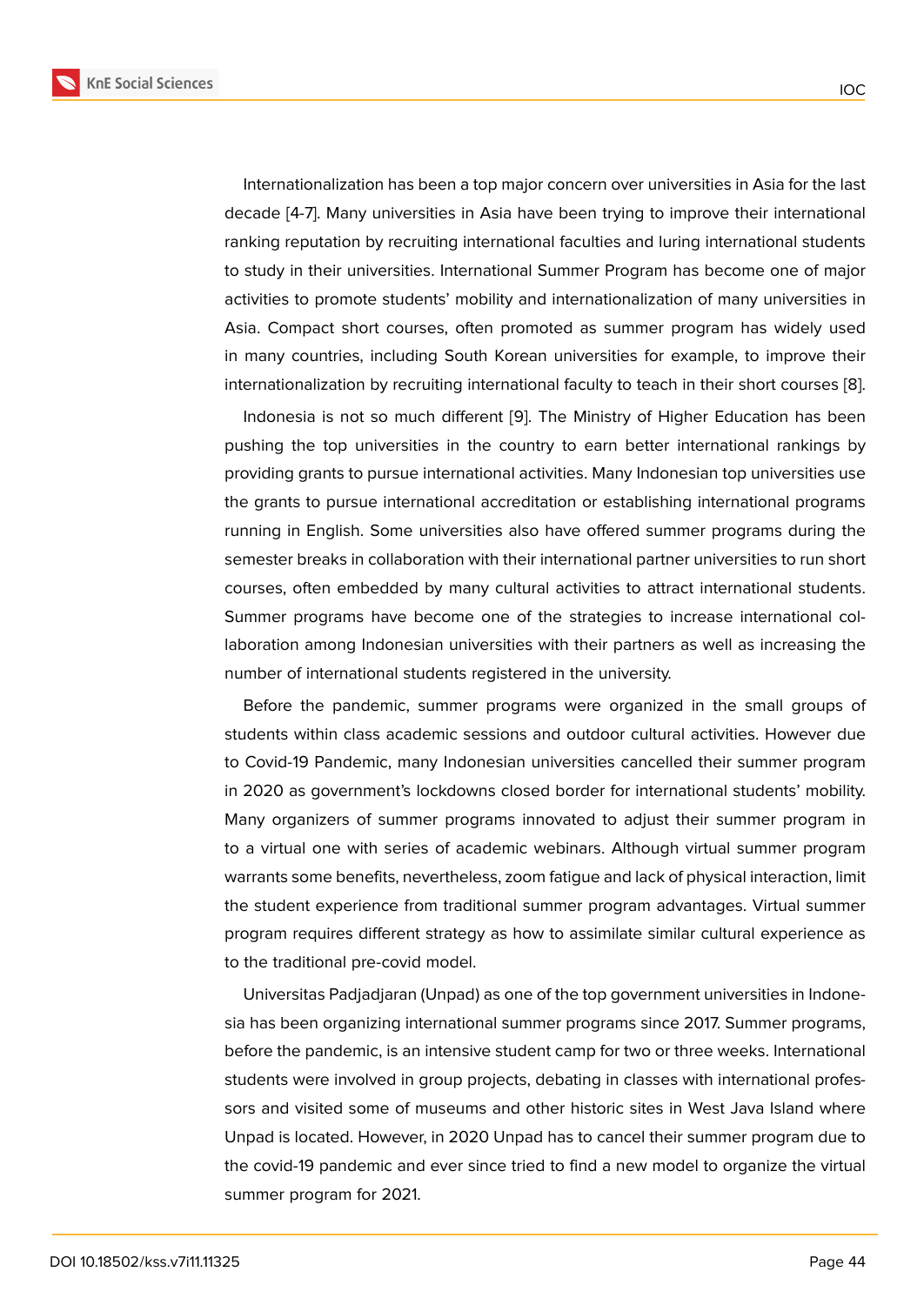

**KnE Social Sciences** 

This paper showcases the success story of international virtual summer program organized by the Faculty of Economics and Business Universitas Padjadjaran (FEB Unpad), Indonesia in August 2021. Attracting 900 applicants from many countries, the virtual summer program was run successfully for eight days with selected 375 participants. FEB Unpad 2021 Virtual summer program involved speakers from 8 countries and participants from 10 countries. Some success strategies learned from the case include targeted marketing strategy, innovative programs, small group interactions, and digital cultural experience. This paper contributes to the literature of internationalization of HEI by providing strategies for internationalization effort of HEI amidst Covid-19 pandemic.

# **2. Materials and Methods**

#### **2.1. Materials**

The materials used in this paper is publications, notes of the meetings and participants handbook of the FEB Unpad Virtual Summer Program. The author of this paper is the chief of committee of the summer program, which is heavily involved in planning, executing and monitoring the activity.

Universitas Padjadjaran is a government university, established since 1957 and the Faculty of Economics and Business was among the first founder of the faculty from the total 17 faculties in the university. In total Universitas Padjadjaran has approximately 33,000 students, studying in 5 campus areas in the city of Bandung, Jatinangor, Garut and Pangandaran, West Java. The Faculty of Economics and Business Unpad established the office of international affairs (OIA FEB Unpad) in 2010 as the supporting unit of the internationalization activities. One of the annual (1)activities organised by OIA FEB Unpad is the short courses namely Summer Program (if it is in July/August Semester break) or Spring Program (in January/February Semester Break).

Traditionally before the pandemic, summer program of FEB Unpad was organised in small group of students between 30-100 international students. The course was designed as a full-time course where students have activities from 9 am to 5 pm, and often organised informal gathering or dinner in the evening. The course material was designed in a combination of a certain theme of academic course with cultural activities.

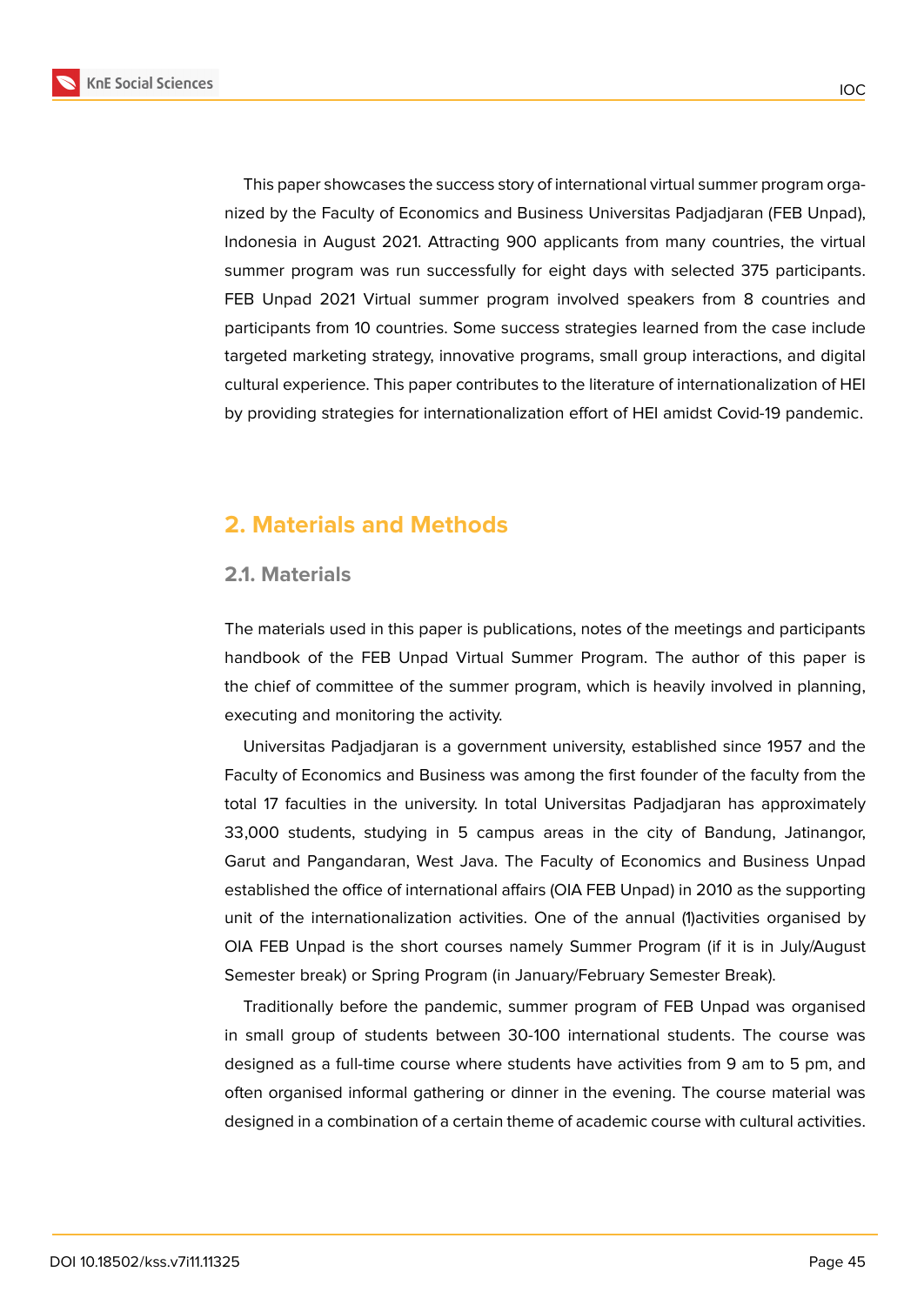### **2.2. Methods**

This qualitative case study is written in the chronological order of the FEB Unpad Virtual summer program from the planning activities starting in March, to the evaluation of the event in September 2021.

Chronological events then being analyzed to identify what are the strategies of the organizing committees to make the event successful. FEB Unpad Summer Program attracted 900 applicants which come from various Asian countries and at the end as many as 375 students from eight countries were participating in the activity. Not only it was successful in inviting international students, but the program itself was organised to bring more international flavor by involving speakers and moderators from 8 countries.

The paper mainly will focus on the strategies of the summer program and divided into strategies for two phases: planning and executions phases. The thematic analysis will be conducted to summaries the main strategies to achieve the successful summer program.

## **3. Discussion**

## **3.1. Chronological events: From planning to evaluation**

Planning the summer program in the middle of the pandemic uncertainties has its challenges. The summer program of 2020 had to be cancelled due to the pandemic and the University was still adjusting with the new normal activity. In the beginning of 2021, the pandemic situation in Indonesia was in the first wave (Figure 1).

In January 2021, FEB Unpad inaugurated a new Dean of the Faculty which one of its main strategic programs is to improve the international achievement of the faculty. In March 2021 it was decided than one of featured program to improve int[ern](#page-4-0)ationalization of the faculty is to organize a summer program in July or August 2021. At the time it was not very sure if the summer program should be organised virtually or offline just like used to be. By the end of March, the core committee members were established to plan and to organize the event.

Starting in April, the committee made a plan such as the duration, the theme, and the possible partners involved in the activities. Due to Covid 19 pandemic was still very strong in Indonesia at that time, the committee decided that the summer program should be a range of online or virtual activities. Series of meetings with overseas partner universities was taken place during April-May to gather support especially in term of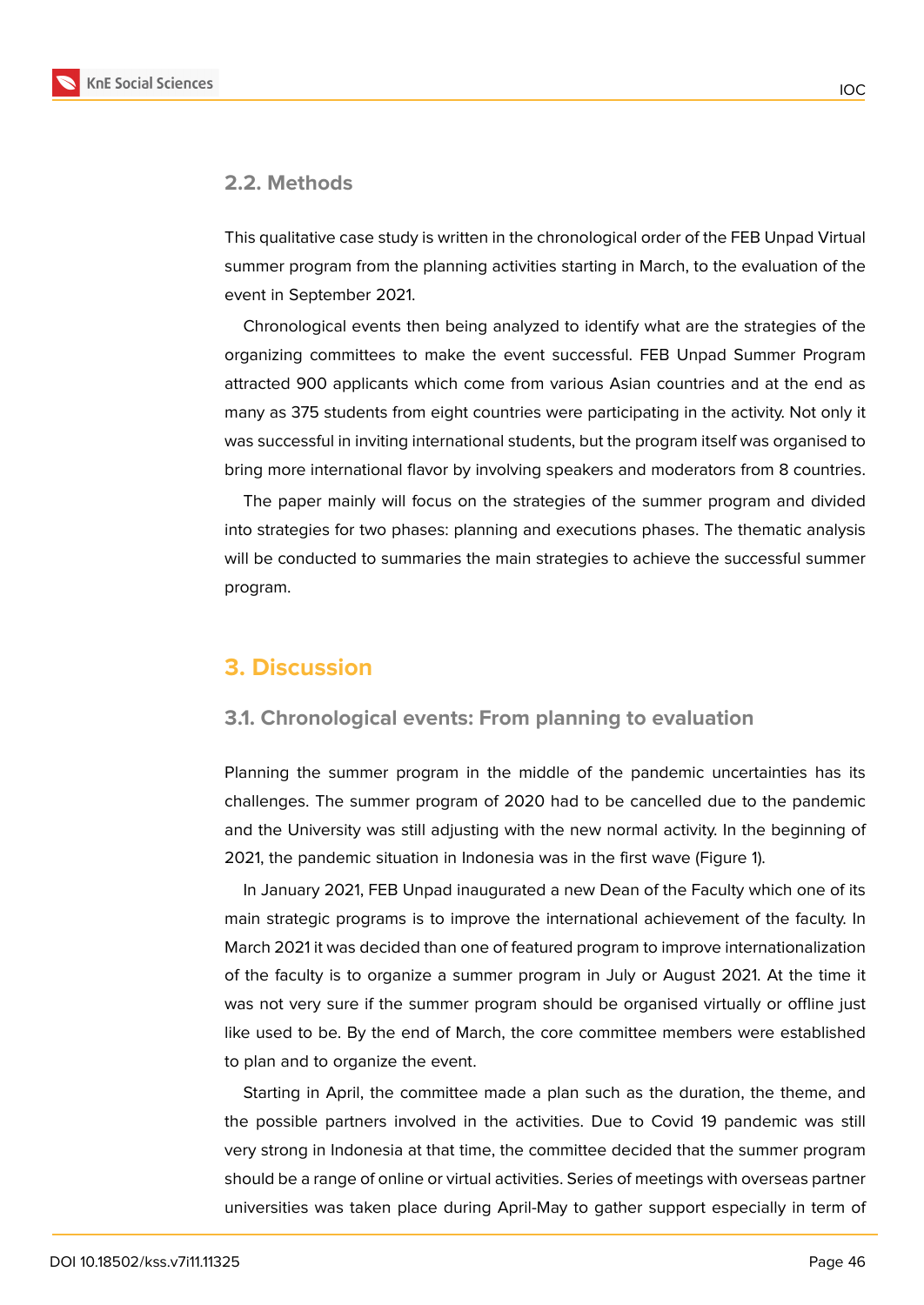

<span id="page-4-0"></span>**Figure** 1: Covid New Cases in Indonesia Feb 2020 – Jan 2022. (Source: https://www.worldometers.info/coronavirus/country/indonesia/).

possible lecturer who will be teaching in the summer program. The committee decided that the theme should be relevant to Covid 19 Pandemic with the scope of ASEAN economy.

Starting early May 2021, the committee was starting to promote the activities in to targeted partner universities. Due to the time constraints, the promoting activities were focused on the partner universities in Southeast Asian country such as Philippines, Malaysia, Singapore, and Thailand. Although FEB Unpad have many partner universities in Europe and USA, the time difference would be too difficult for students in those country joining this activity. Philippines was the main target for promotion since FEB Unpad does not have strong partners in the Philippines at that time. On 1st May 2021, the chief of committee of summer program had a chance to promote the summer program in the PACSB Conference (Philippines Association of Collegiate schools of Business). After the presentation, many business schools in the Philippines sent email to show their interest joining the program.

Zoom meetings were also held with the partner universities in Singapore, Malaysia, Thailand, Pakistan, and Afghanistan to promote our summer program to their students and offered them to host or moderate a session in the summer program. With partner universities in Europe and USA, the committee invited them to participate in sending lecturers to teach or to moderate a session in the summer program.

Parallel with the promotion, the core committee members started to recruit student volunteers to support this event. Around 65 students were supporting the summer program as liaison officers, MC, media communication, registration and secretariat,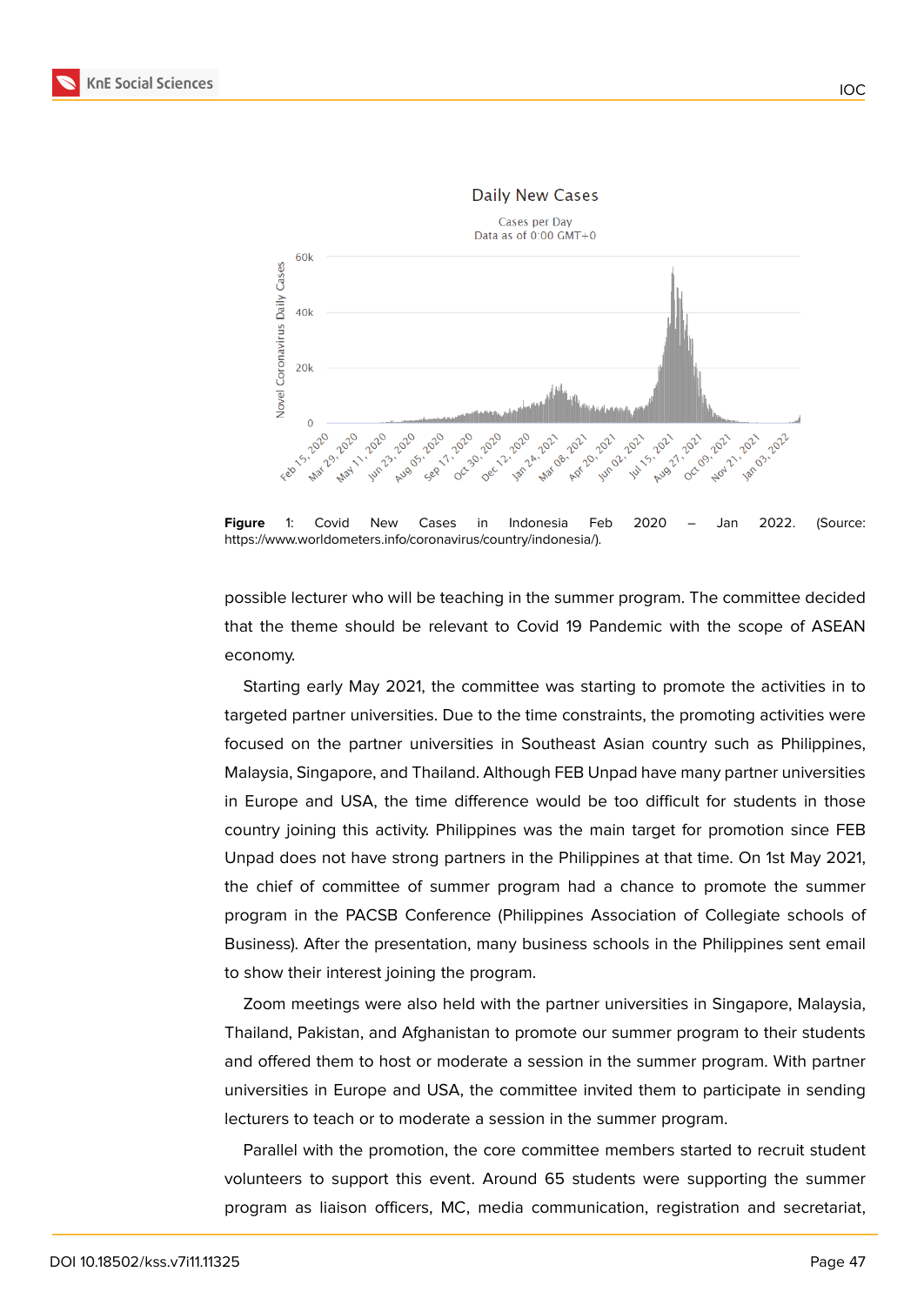and also the digital content creators. Students committee members come from the undergraduate students of FEB Unpad which were selected based on the English ability and academic achievement. The first general meetings with all committee members and student volunteers took place on the  $8<sup>th</sup>$  of June 2021. The full agenda of the event were discussed in detail (Table 1).

In July, the registration was opened. The committee sent the e-poster and also the program booklet to our partner universities in Asian countries. The registration was opened for one month and by the end of July we received about 900 applicants from eight countries.

The event was running with the opening ceremony on the  $11<sup>th</sup>$  of August and ended on Wednesday 18<sup>th</sup> of August. During the whole eight days, participants joined the academic sessions and the group discussions in the afternoon. At the last day, during the closing ceremony the participants provides very positive feedback and evaluation for the activities. The event was considered as the most successful summer program hosted by Universitas Padjadjaran. During 2021, the Faculty of Economics and Business was not the only faculty organizing summer program, there were four other faculties hosted similar event.

## **3.2. Strategies for a successful virtual summer program**

Organising a summer program during the pandemic requires different strategies compare to before the pandemic. Traditional summer program where students are interacting physically are no longer feasible during the pandemic. Many organizers pursue different strategies to ensure the aim and experience of summer program can also be achieved, albeit the virtual model is applied.

Lesson learned from FEB Unpad virtual summer program, there are four main strategies contributing to the successful outcome of the event.

## **3.2.1. Targeted marketing strategy**

One of the main challenges of the summer program is how to promote and attract a good number of international participants. The main strategy of the FEB Unpad virtual summer program targeted a marketing strategy instead of mass promotion. The university partners were selected carefully and the committee requested a meeting with the university partners to explain in detail about summer program and how the program can bring benefit to both universities. Targeted marketing strategy creates a deeper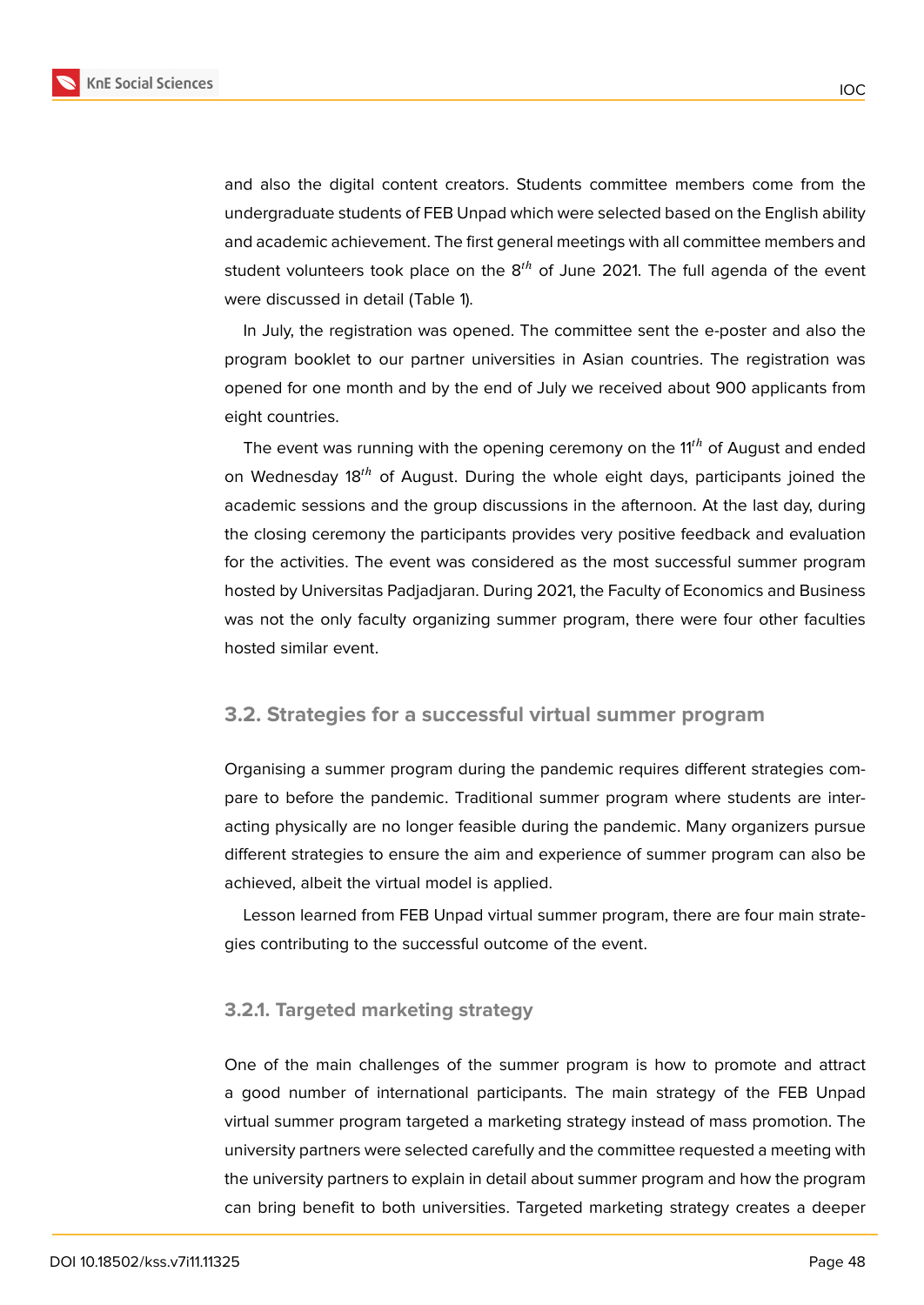

#### Table 1: The Agenda of the FEB Unpad Virtual Summer Program **ASEAN Business Environment Amidst Covid Pandemic: Opportunities and Challenges**

| <b>Topics</b>                                 | <b>Sessions</b>                                                                                         | <b>PIC</b>                                                                                                                                                                                                                                                                                                                                                                                                                                                                                                                                                                                                                                                        | <b>Duration</b>  |  |  |  |
|-----------------------------------------------|---------------------------------------------------------------------------------------------------------|-------------------------------------------------------------------------------------------------------------------------------------------------------------------------------------------------------------------------------------------------------------------------------------------------------------------------------------------------------------------------------------------------------------------------------------------------------------------------------------------------------------------------------------------------------------------------------------------------------------------------------------------------------------------|------------------|--|--|--|
| $10^{th}$                                     | small group                                                                                             | Monday and Tues- Pre-Event Briefing for all Student's Liaison Officers. The LO of 2-3 hours, time<br>day, August 9 <sup>th</sup> - participants divided in a the groups will explain the summer is dependent on<br>program handbook to participants.                                                                                                                                                                                                                                                                                                                                                                                                              | the agreement.   |  |  |  |
| Day 1: Wednesday 11 <sup>th</sup> August 2021 |                                                                                                         |                                                                                                                                                                                                                                                                                                                                                                                                                                                                                                                                                                                                                                                                   |                  |  |  |  |
| 09.30 WIB                                     | Impact of Global Covid-19 Prof. Arief Anshory Yusuf<br>on SDGs Achievement in<br><b>ASEAN Countries</b> | Welcoming Lecture The Unpad's Lecturer or Guest Speaker 1.5 hour and 10                                                                                                                                                                                                                                                                                                                                                                                                                                                                                                                                                                                           | mins online quiz |  |  |  |
| 13.00 WIB                                     | Group Sessions Group Student's Liaison Officer<br>Ice-Breaking and Discus-<br>sion of Group Project     |                                                                                                                                                                                                                                                                                                                                                                                                                                                                                                                                                                                                                                                                   | 1 hour           |  |  |  |
|                                               | Day 2: Thursday 12 <sup>th</sup> August 2021                                                            |                                                                                                                                                                                                                                                                                                                                                                                                                                                                                                                                                                                                                                                                   |                  |  |  |  |
| 09.00 WIB                                     | <b>SME Business in Indone-</b><br>Covid Pandemic: Oppor-<br>tunities and Challenges                     | Dr. Maria Lutgarda Punay (Chairperson 2 hours and 15<br>sia and ASEAN amidst of the College of Business, Siena mins online quiz<br>College of Taytay, Phillippines) Rudy<br>Suryanto, Founder Bumdes.Id Dr. Asep<br>Mulyana, Head of Study Program Mag-<br>ister IMM Unpad Moderator: Dina<br>Sartika, S.E., M.Si., Ph.D (Head of<br>Study Program, International Business,<br>Unpad)                                                                                                                                                                                                                                                                             |                  |  |  |  |
| 13.00 WIB                                     | in Indonesia and ASEAN                                                                                  | Digital Business Potential Webinar Mode Sesi 2: Pembicara 2 hours and 15<br>dari Unpad dan niversitas mitra The mins online quiz<br>opportunities of shariah fintech in<br>ASEAN Dr. Ema Izzati Zulkifli (Uni-<br>versity Sains Malaysia-USM) IT gov-<br>ernance for Enterprise Dr. rer. pol.<br>Hamzah Ritchi, S.E., MBIT., Ak. (Direktur<br>Pusat Studi Inovasi Digital, FEB Unpad<br>Moderator: Dr. Fareesa Malik (NUST<br>Business School, Pakistan)                                                                                                                                                                                                          |                  |  |  |  |
| Day 3: Friday, 13 <sup>th</sup> Agustus 2021  |                                                                                                         |                                                                                                                                                                                                                                                                                                                                                                                                                                                                                                                                                                                                                                                                   |                  |  |  |  |
| 09.00 WIB                                     | Business<br>and<br>amidst<br><i>Issues</i><br>19 Pandemic                                               | Reporting Mr. Zulainiah Abdul Rashed (Head of 2 hours and 15<br>governance Finance Prasarana Integrated Devel- mins online quiz<br>Covid- opment Sdn Bhd) Florenz Contreras<br>Tugas, Ph.D, CPA, CISA. (Accountancy<br>Department of the Ramon V. del<br>Rosario College of Business of De La<br>Salle University in Manila) Dr. SIEM<br>Monileak (Deputy Dean, Faculty of<br>Finance and Accounting, National Uni-<br>versity of Management, Cambodia) Ms<br>Windy Angela (Shopee, Special Project<br>Lead. Singapore) Moderator: Dr. M.M.<br>Nanny Dewi Tanzil, S.E., M.Comm., Ak.<br>(President of ASEAN Accounting Edu-<br>cation Workgroup, Dosen FEB Unpad) |                  |  |  |  |
| 13.00 WIB                                     | Introduction to Efficiency<br><b>Measures in Business</b>                                               | Dr. Grigorios Emvalomatis (Dundee 2 hours and 15<br>University, United Kingdom) Moderator mins online quiz<br>: Prof. Maman Setiawan, S.E., M.T., Ph.D<br>(Vice Dean, Unpad)                                                                                                                                                                                                                                                                                                                                                                                                                                                                                      |                  |  |  |  |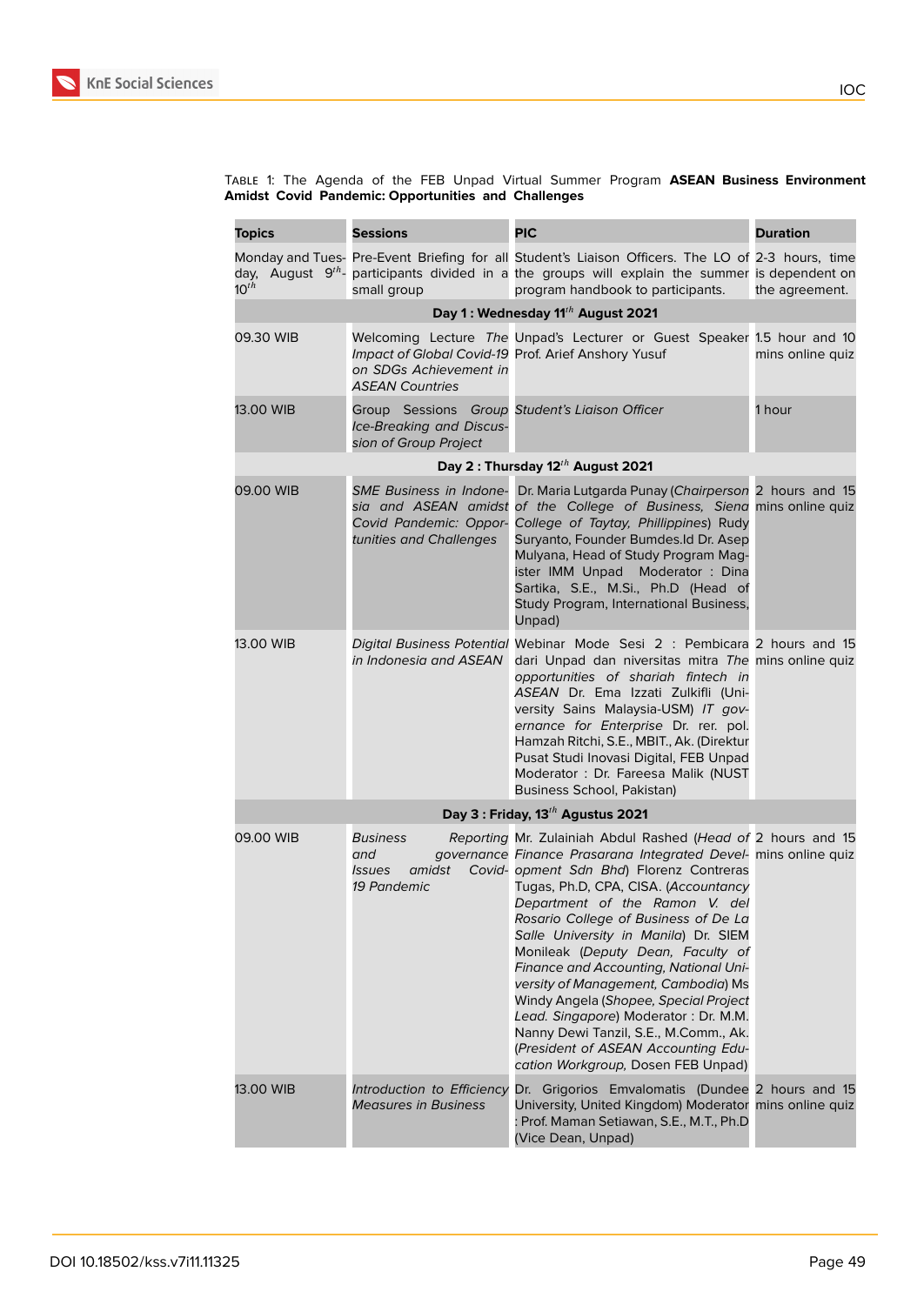

#### TABLE 1: (Continued).

| <b>Topics</b>                                  | <b>Sessions</b>                                                                                          | <b>PIC</b>                                                                                                                                                                                                                                                                                                                                             | <b>Duration</b> |  |  |
|------------------------------------------------|----------------------------------------------------------------------------------------------------------|--------------------------------------------------------------------------------------------------------------------------------------------------------------------------------------------------------------------------------------------------------------------------------------------------------------------------------------------------------|-----------------|--|--|
| Day 4 Saturday 14 <sup>th</sup> August 2021    |                                                                                                          |                                                                                                                                                                                                                                                                                                                                                        |                 |  |  |
| 09.00 WIB                                      | Tour                                                                                                     | The History of the Sun- The Center of Digitalization and the 3 hours and 15<br>danese Kingdom and Cul- Development of Sundanese Culture mins online quiz<br>ture and Student Cultural (PDP-BS FIB UNPAD) Keluarga Angk-<br>Activity, Museum Virtual lung FEB Unpad/ Angklung Student's<br>Club (KAFE)                                                  |                 |  |  |
| Day 5 Sunday, 15 <sup>th</sup> August 2021     |                                                                                                          |                                                                                                                                                                                                                                                                                                                                                        |                 |  |  |
| Individual Assignment: Essay Writing.          |                                                                                                          |                                                                                                                                                                                                                                                                                                                                                        |                 |  |  |
| Day 6 Monday, 16 <sup>th</sup> August 2021     |                                                                                                          |                                                                                                                                                                                                                                                                                                                                                        |                 |  |  |
| 08:30 WIB                                      | Landscape in ASEAN :<br><b>USA Perspectives</b>                                                          | The Future of Business Dr. Eric Jones (Center for Southeast 2 hours and 15<br>Asian Studies, Northern Illinois Univer- mins online quiz<br>sity) Prof. Popy Rufaidah (Atase Pen-<br>didikan Indonesia di Washington DC)<br>Nikhil Parikh, Partner Anise Partners,<br>LLC Moderator : Dr. Eric Santos Parilla<br>(Northwestern University, Philippines) |                 |  |  |
| 12.30 WIB                                      | ASEAN region<br>Covid 19                                                                                 | Investment Prospect in Tina Meilina, CWMA Rudy Fang, CWMA 2 hours and 15<br>amidst Teguh Yudo Wicaksono, Head of mins online quiz<br>Mandiri Institute, Bank MandiriModera-<br>tor : Mr. Keen Len Chan, BA, M.E (Ngee<br>Ann Polytechnic, Singapore)                                                                                                   |                 |  |  |
| Day 7: Tuesday, 17 August 2021                 |                                                                                                          |                                                                                                                                                                                                                                                                                                                                                        |                 |  |  |
| 09.00 WIB                                      | Celebrating<br>Independence<br>Student's<br>Group SDGs<br>Activities: Group Project<br><b>Discussion</b> | Indonesian Student's Liaison Officer Group Project 4 hours and 15<br>Day Presentations: Social Action Project on mins online quiz                                                                                                                                                                                                                      |                 |  |  |
| Day 8: Wednesday, 18 <sup>th</sup> August 2021 |                                                                                                          |                                                                                                                                                                                                                                                                                                                                                        |                 |  |  |
| 09.00 WIB                                      | Closing<br>and<br>Ceremony                                                                               | Awarding The Dean FEB UnpadProf. Dr. Hi. 3 hours<br>Nunuy Nur Afiah, S.E., M.S., Ak., CA.<br>Awards: Best Participants Best Essay<br>Best Group Project Best Tik Tok<br>Challenge Best Instagram Story Best<br><b>Traditional Costume Best Group Virtual</b><br>Background                                                                             |                 |  |  |

engagement of the partner universities which then promote the summer program to their own students.

Targeted marketing strategy is not sending brochures and the promotion material to the partner universities and merely ask them to distribute them to their students. Students will not be encouraged to join a summer program unless there is credit transfer and they are encouraged by their own lecturer to join. Endorsement from the partner university's lecturer is crucial to encourage students apply the summer program. Students would be more likely to apply if the information about the summer program comes from their lecturer instead of a bulk email sent by the international office staffs.

IOC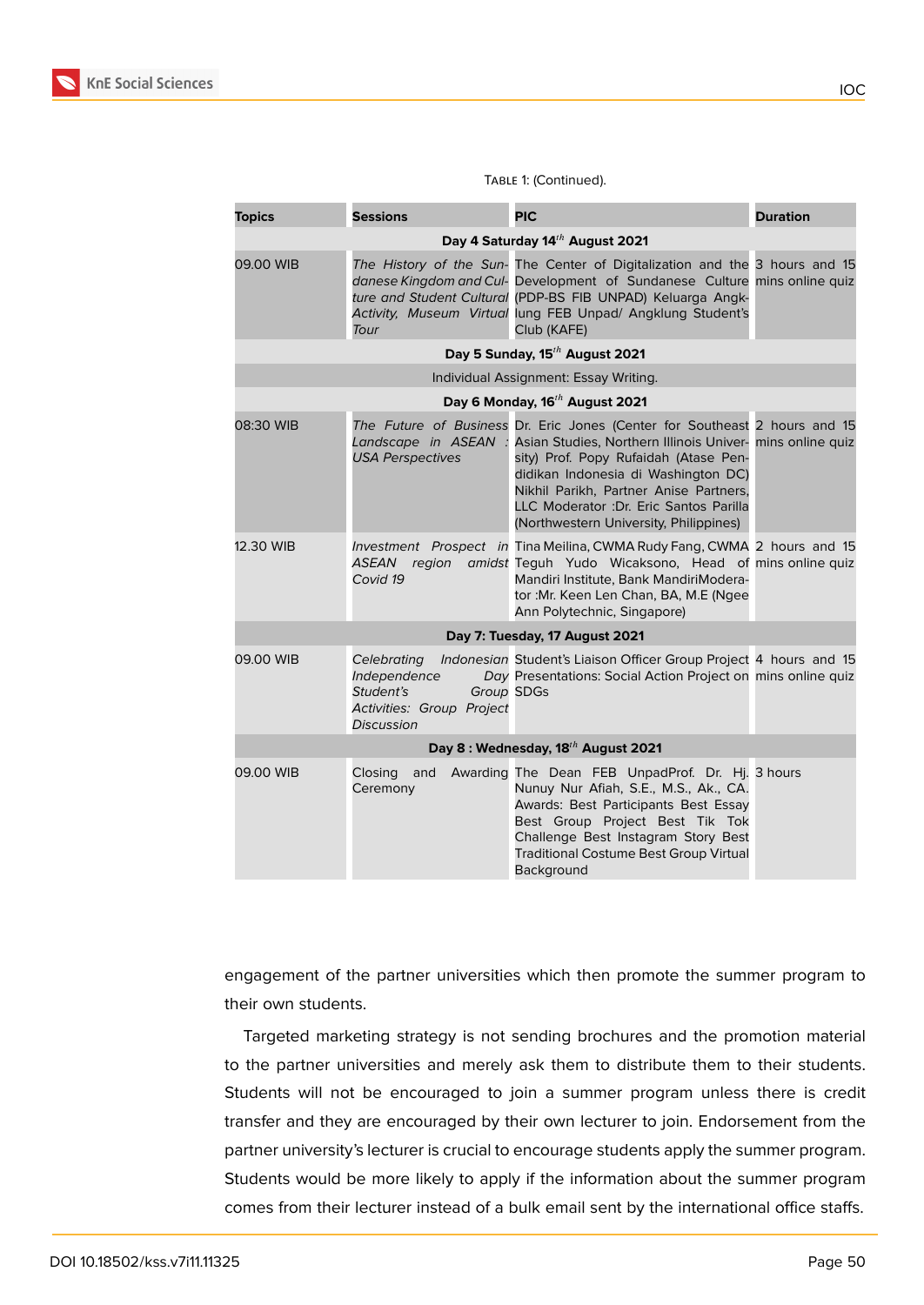

During April-June, the committee has made one to one promotion to more than ten university partners. After the presentation, then the promotion materials were sent so they can distribute it to their students. The committee was not just asking the partner university to promote the event but also invite them to become a speaker or moderator in the program. This has improved engagement even more and sharing the ownership of the summer program.

#### **3.2.2. Innovative program**

Innovative program is crucial to change the interest of the prospective students into decision to participate. First, the program is free, participants did not have to pay to join the program. This has a significant impact to the big number of interested participants application. To fund the program, the committee were looking for corporate sponsors.

Second, the summer program was designed for young people who are actively involved in social media. Thus, the committee designed many interesting competitions such as Tik Tok Challenge, Instagram Story Challenge, best traditional costume, etc. The more serious competitions included essay competition with the theme of Sustainable Development Goals (SDGs) and also group project presentations which discuss social action plan to achieve one of SDGs.

Third, great topic sessions and prominent speakers. The coherent of the topic sessions every day in relation with the grand theme of the summer program is important to ensure students understand the learning outcome of summer program. Each session also had prizes for best questions which make each session very interactive. Students were also incentivized to listen to the speakers as there will be online quiz at the end of every session. At the end of summer program, participants will receive certificate of completion if they get minimum average score of 68. The average score was calculated based on the attendance, daily online quizzes, group assignments, individual essays and group presentations.

#### **3.2.3. Small group interactions**

Two of the advantages of the traditional offline summer program is human interactions and the friendship built upon it. This could be a challenge for the virtual activity, as they joined the activities in their own home. To ensure that each of the participants made friendships during the summer program, they were assigned in a small group of ten students. Each group consists of students from at least 3 different countries.

IOC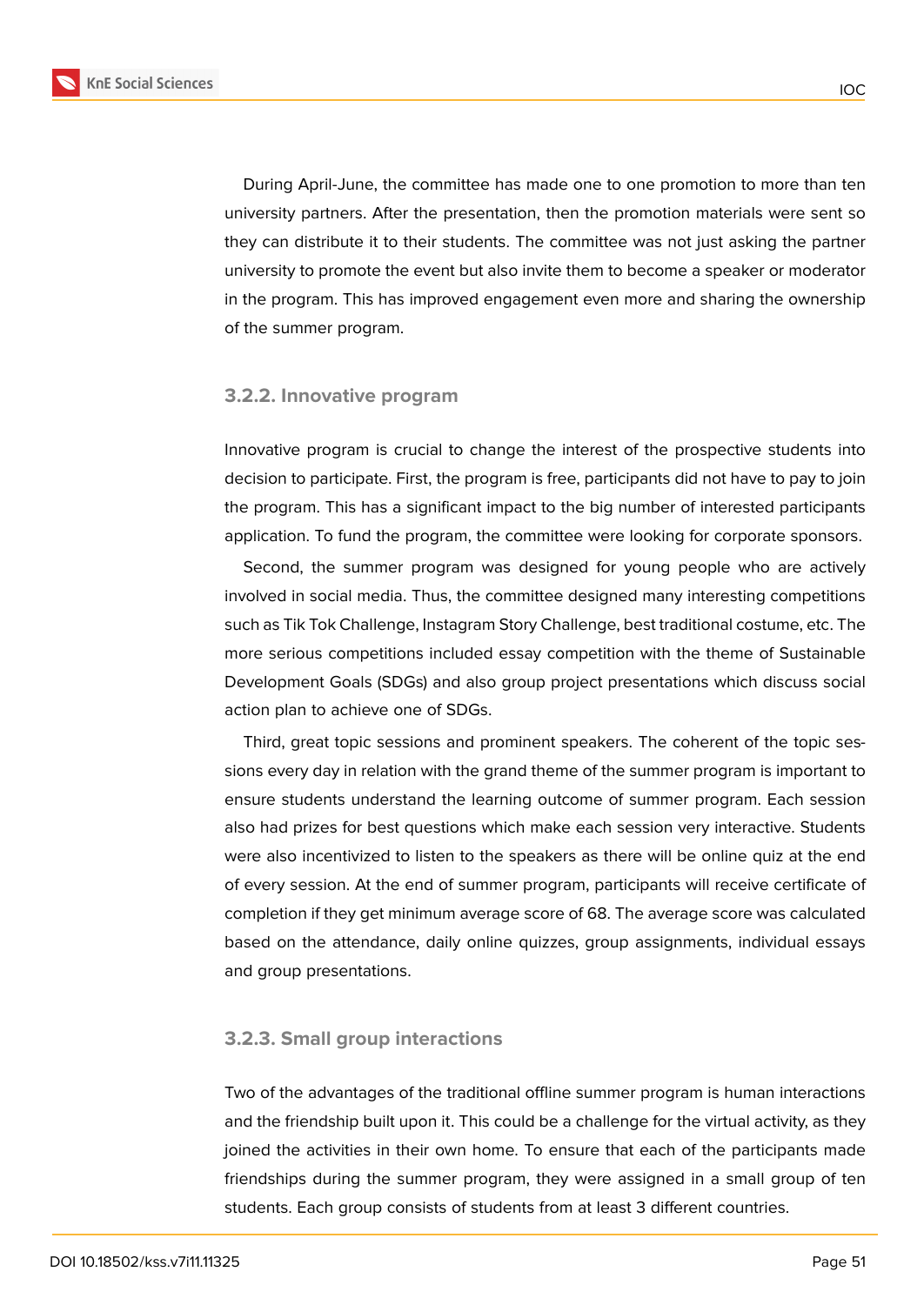Total applicants of the summer program were more than 900 students from more than 50 universities in eight countries. The committee then selected the participants based on GPA and also first come first serve basis for university. After the selection, the committee sent letter of acceptance for 404 applicants as detailed in Table 2. During the 8 days, many students could not pass the rigorous agenda and tasks due to internship or final exam, thus only 375 participants were granted certificate of completion.

| Countries          | Participants |
|--------------------|--------------|
| The Philippines    | 208          |
| Malaysia           | 112          |
| Indonesia          | 34           |
| Pakistan           | 27           |
| <b>Bangladesh</b>  | 12           |
| Thailand           | 4            |
| Afghanistan        |              |
| Russia             |              |
| Total <sup>®</sup> | 404 students |

Table 2: Initial Participants of FEB Unpad Virtual Summer Program.

To build group cohesiveness, each group needs to pick their own group names based on the superhero movies such as Superman, Batman, Spiderman, Dr. Strange, etc. They also need to create their own group virtual background related to the group name. Each day in the afternoon, the group need to gather in zoom to eat lunch together, to play games together, or discussing their group projects for group presentations. This group assignments bring the group together and by the end of summer program they made long lasting friendship with their group members.

#### **3.2.4. Digital cultural experience**

The most rewarding experience of going abroad and being an exchange student is to learn new culture. Before the pandemic, the cultural experience has been the major attractions for students to apply the summer programs. Students were taken into museums, try traditional foods, weal traditional dresses, play traditional music and learn traditional dance as well as batik making experience (traditional fabric). Virtual summer program faces the new challenges to offer similar cultural experience for the participants.

During FEB Unpad virtual summer program, to provide new cultural experience, participants learned digital traditional instruments called Angklung and also learned traditional dances. The committee provides virtual museum tour and also a session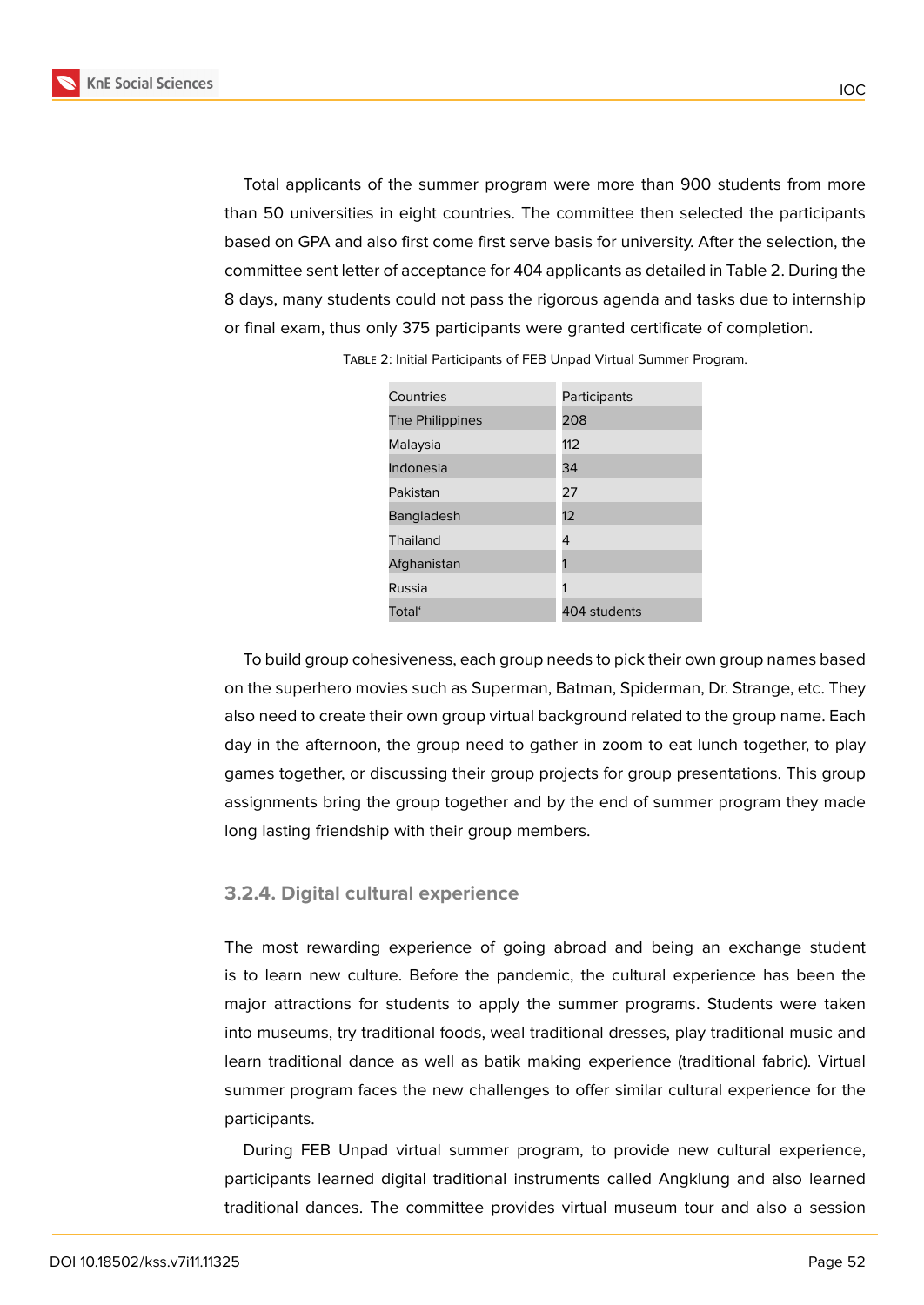

about Sundanese language and scripts. The cultural activities had been the highlight of the summer program as the participants from other countries learned a new culture. The digital cultural experience required a lot of preparation for example in making museum virtual tour and preparing the digital angklung application.

# **4. Conclusion**

Covid-19 Pandemic should not limit the creativity and innovation to organize summer program as one of the internationalization activities of HEI. The silver lining of the pandemic, summer program can be organised virtually which is cheaper and easier to access by more students in different countries without leaving their home. FEB Unpad Virtual Summer Program 2021 offered some lessons on how to organize a virtual summer program successfully. Some strategies of virtual summer program have been discussed in this paper which include targeted marketing strategies, innovative programs, small group interactions and digital cultural experience. This paper contributes to the literature of internationalization of HEI especially amidst the Covid-19 pandemic.

## **References**

- [1] Stein S, da Silva JE. Challenges and complexities of decolonizing internationalization in a time of global crises. ETD-Educação Temática Digital. 2020;22(3):546–566. http://dx.doi.org/10.20396/etd.v22i3.8659310
- [2] Tasci G. The impact of COVID-19 on higher education: Rethinking internationalization behind the iceberg: COVID-19 and higher education. International Journal of Curriculum and Instruction. 2021;13(1):522–536.
- [3] De Wit H. The future of internationalization of higher education in challenging global contexts. ETD: Educação Temática Digital. 2020;22(3):538–545. http://dx.doi.org/10.20396/etd.v22i3.8659471
- [4] Wong MS, Wu SF. The internationalization of East Asian higher education. New York: Palgrave Macmillan; 2011. Internationalization of higher education in East Asia: Issues, implications, and inquiries; p. 197–213.
- [5] Knight J, De Wit H. Internationalization of higher education: Past and future. International Higher Education. 2018;95:2–4. https://doi.org/10.6017/ihe.2018.95.10715
- [6] Buckner E. The internationalization of higher education: National interpretations of a global model. Comparative Education Review. 2019;63(3):315–336. http://dx.doi.org/10.1086/703794